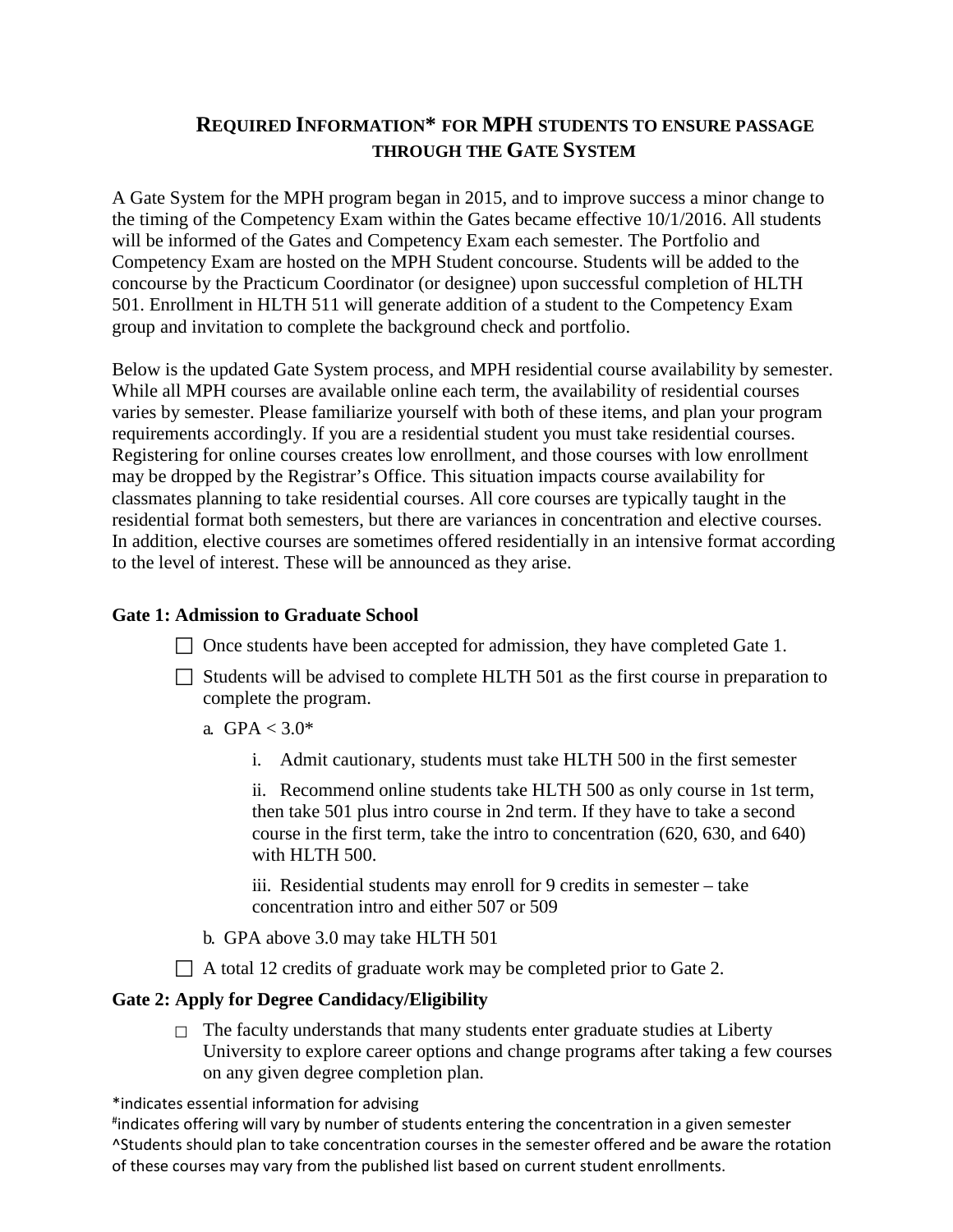- $\Box$  Gate 2 serves to verify the student has the desire and competencies to complete the MPH degree. Verification of desire will be established by completing a short essay on the meaning of Public Health and how it fits the student career goals. Meeting this gate establishes the student as belonging to the MPH program. The students completing this step will provide the basis for calculating enrollment and completion statistics.
- $\Box$  Gate 2 should be completed once the student has taken 12 credit hours including completion of HLTH 501 with a grade of C or better.\*
- $\Box$  Students will not be permitted to progress through the program without successfully completing HLTH 501.

## **Gate 3: Completion of Electronic Portfolio**

- $\Box$  Students may begin creating a portfolio upon successful completion of HLTH 501 (biostatistics) with a grade of C or better.\*
- $\Box$  Take HLTH 511 last (although only HLTH 501 is a pre-requisite the other courses should be completed before or with HLTH 511).\*
- $\Box$  The electronic portfolio serves as repository for documents to demonstrate student achievements as they develop. These assignments provide an assessment of student progress and are evidence of program effectiveness. Addition of appropriate documents is a student responsibility. Samples of assignments will be drawn from portfolios to assess student performance. The portfolio will include:
	- An essay on public health and how the MPH will be used to meet student career goals. (See the MPH Student concourse in your non-term courses in Blackboard for details).
	- Key assignments from each course (see Portfolio link in menu for details).
	- A current resume or CV. Students are encouraged to contact the Career Center for assistance in resume or CV development.
	- A paragraph describing any volunteer service, co-curricular activities, or extracurricular activities considered as applied practical experiences (APE) or interprofessional experiences (IPE).
	- Background Check. This element is completed during HLTH 511<sup>\*</sup> as a requirement for enrollment in HLTH 698. A receipt should be posted to the portfolio to indicate completion.

### **Gate 4: Culminating Experience/Competency Exam\***

- $\Box$  Students entering the program prior to fall 2018 will take the exam through the MPH Student concourse. Students beginning in fall 2018 and afterwards will register for the zero-credit HLTH 600 course.\*
- The competency exam provides evidence of a student's readiness for a practicum and graduation. A passing score of 70% is a requirement to register for HLTH 698.The exam can be retaken 3 times during HLTH 600 to achieve a passing score.\*

### \*indicates essential information for advising

# indicates offering will vary by number of students entering the concentration in a given semester ^Students should plan to take concentration courses in the semester offered and be aware the rotation of these courses may vary from the published list based on current student enrollments.